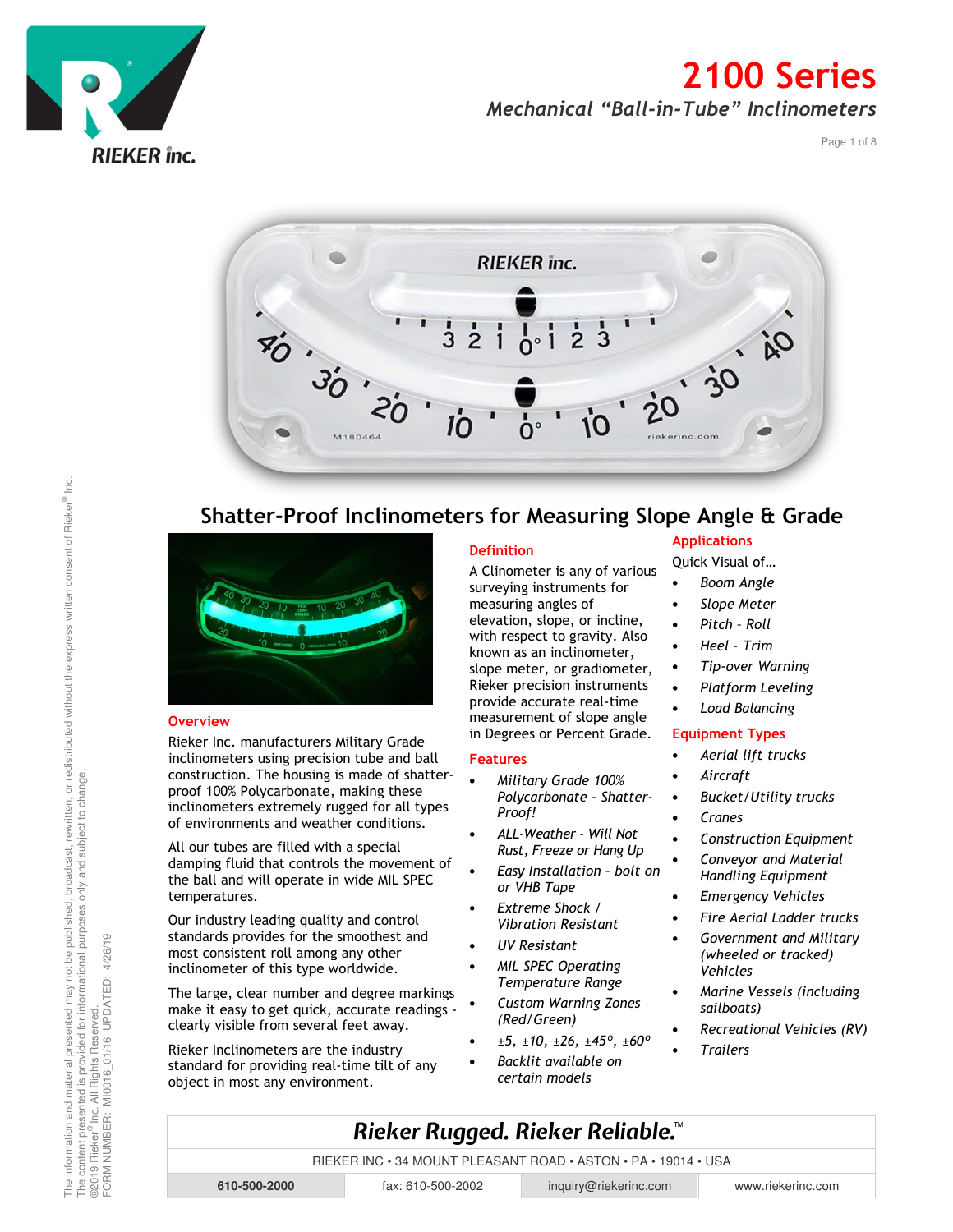

Page 2 of 8

|                              |                                                 |                                                             |       | <b>2105 GENERAL TECHNICAL DATA</b>                                                                                 |
|------------------------------|-------------------------------------------------|-------------------------------------------------------------|-------|--------------------------------------------------------------------------------------------------------------------|
| <b>Dimensions</b>            | 6"w X 1.85"h X 0.375"d (152,4mm X 47mm X 9,6mm) |                                                             |       |                                                                                                                    |
| <b>Case Material</b>         | 100% Polycarbonate, IP68                        |                                                             |       |                                                                                                                    |
| <b>Operating Temperature</b> |                                                 | -50° F to +180° F (-45° C to +82° C)                        |       |                                                                                                                    |
| <b>Measuring Scale</b>       |                                                 | Lower in Degrees (default); Optional Upper in Percent Grade |       |                                                                                                                    |
|                              |                                                 |                                                             |       | 2105 STANDARD PART NUMBERS*                                                                                        |
|                              |                                                 |                                                             |       | 2105-B                                                                                                             |
| <b>Degree Range</b>          | $\pm 5\,^{\circ}$                               |                                                             |       |                                                                                                                    |
| <b>Degree Markings</b>       | $0.5^\circ$                                     |                                                             |       | <b>RIEKER</b> inc.                                                                                                 |
| <b>Background Color</b>      | <b>Black</b>                                    |                                                             |       |                                                                                                                    |
| <b>Markings Color</b>        | White                                           |                                                             |       |                                                                                                                    |
|                              |                                                 |                                                             |       | 2105-C                                                                                                             |
| <b>Percent Range</b>         | ±5°                                             |                                                             |       |                                                                                                                    |
| <b>Degree Range</b>          | $0.5^\circ$                                     |                                                             |       | <b>RIEKER</b> inc.                                                                                                 |
| <b>Background Color</b>      | White                                           |                                                             |       | $\frac{1}{5}$ $\frac{1}{4}$ $\frac{1}{3}$ $\frac{1}{2}$ $\frac{1}{1}$ $\frac{1}{0}$<br>$\frac{1}{3}$ $\frac{1}{4}$ |
| <b>Markings Color</b>        | <b>Black</b>                                    |                                                             |       |                                                                                                                    |
|                              |                                                 |                                                             |       | <b>Customer Specified Warning Zones*</b>                                                                           |
| <b>Zone Example</b>          | Zone 1                                          | $0*3^{\circ}$                                               | Green |                                                                                                                    |
| <b>Zone Example</b>          | Zone 2                                          | ±35 <sup>°</sup>                                            | Red   | <b>RIEKER</b> inc.                                                                                                 |
| <b>Background Color</b>      | <b>Black</b>                                    |                                                             |       |                                                                                                                    |
| <b>Markings Color</b>        | White                                           |                                                             |       |                                                                                                                    |

\*Custom configurations available including adding an upper scale, color warning zones, and backlit housing. Please note that color zones are specified by the customer – your sales representative will be happy to assist.



RIEKER INC • 34 MOUNT PLEASANT ROAD • ASTON • PA • 19014 • USA

**610-500-2000** fax: 610-500-2002 inquiry@riekerinc.com www.riekerinc.com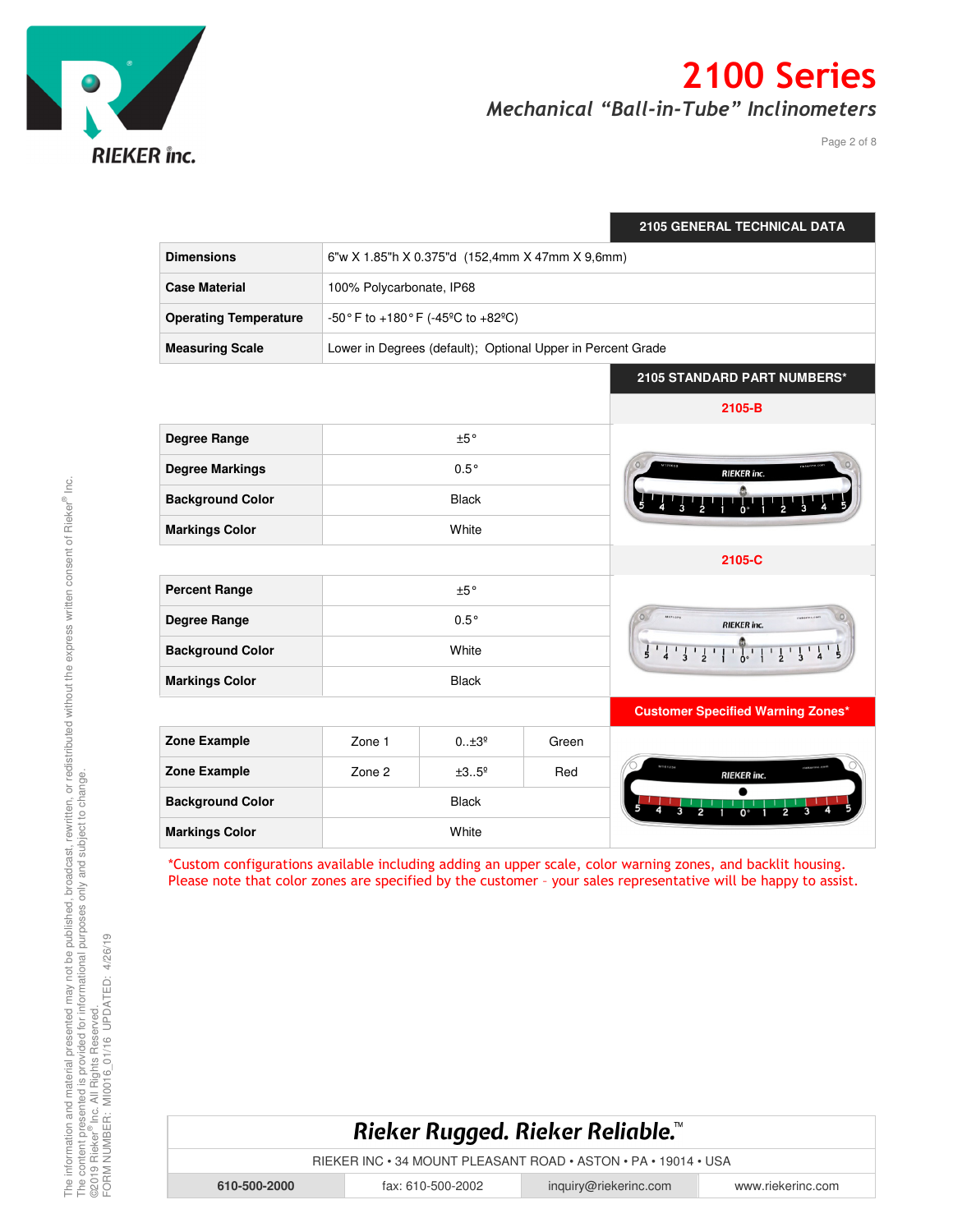

Page 3 of 8

|                              |                                                             |               |       | 2110 GENERAL TECHNICAL DATA                   |
|------------------------------|-------------------------------------------------------------|---------------|-------|-----------------------------------------------|
| <b>Dimensions</b>            | 6"w X 1.94"h X 0.375"d (152,4mm X 49,28mm X 9,6mm)          |               |       |                                               |
| <b>Case Material</b>         | 100% Polycarbonate, IP68                                    |               |       |                                               |
| <b>Operating Temperature</b> | -50° F to +180° F (-45°C to +82°C)                          |               |       |                                               |
| <b>Measuring Scale</b>       | Lower in Degrees (default); Optional Upper in Percent Grade |               |       |                                               |
|                              |                                                             |               |       | 2110 STANDARD PART NUMBERS*                   |
|                              |                                                             |               |       | $2110 - A$                                    |
| Degree Range                 | ±10°                                                        |               |       |                                               |
| <b>Degree Markings</b>       | $1^{\circ}$                                                 |               |       | <b>RIEKER</b> inc.                            |
| <b>Background Color</b>      | <b>Black</b>                                                |               |       |                                               |
| <b>Markings Color</b>        | White                                                       |               |       |                                               |
|                              |                                                             |               |       | 2110-F                                        |
| <b>Percent Range</b>         | ±10°                                                        |               |       |                                               |
| Degree Range                 | $1^{\circ}$                                                 |               |       | <b>RIEKER</b> inc.                            |
| <b>Background Color</b>      | White                                                       |               |       | $10^{-1}$ $1^{-1}$ $1^{-1}$ $1^{-1}$ $1^{-1}$ |
| <b>Markings Color</b>        | <b>Black</b>                                                |               |       |                                               |
|                              |                                                             |               |       | <b>Customer Specified Warning Zones*</b>      |
| Zone Example                 | Zone 1                                                      | $015^{\circ}$ | Green |                                               |
| <b>Zone Example</b>          | Zone 2                                                      | ±5.0°         | Red   | <b>RIEKER</b> Inc.                            |
| <b>Background Color</b>      | <b>Black</b>                                                |               |       | $\frac{1}{2}$                                 |
| <b>Markings Color</b>        | White                                                       |               |       |                                               |

\*Custom configurations available including adding an upper scale, color warning zones, and backlit housing. Please note that color zones are specified by the customer – your sales representative will be happy to assist.

## Rieker Rugged. Rieker Reliable.™

RIEKER INC • 34 MOUNT PLEASANT ROAD • ASTON • PA • 19014 • USA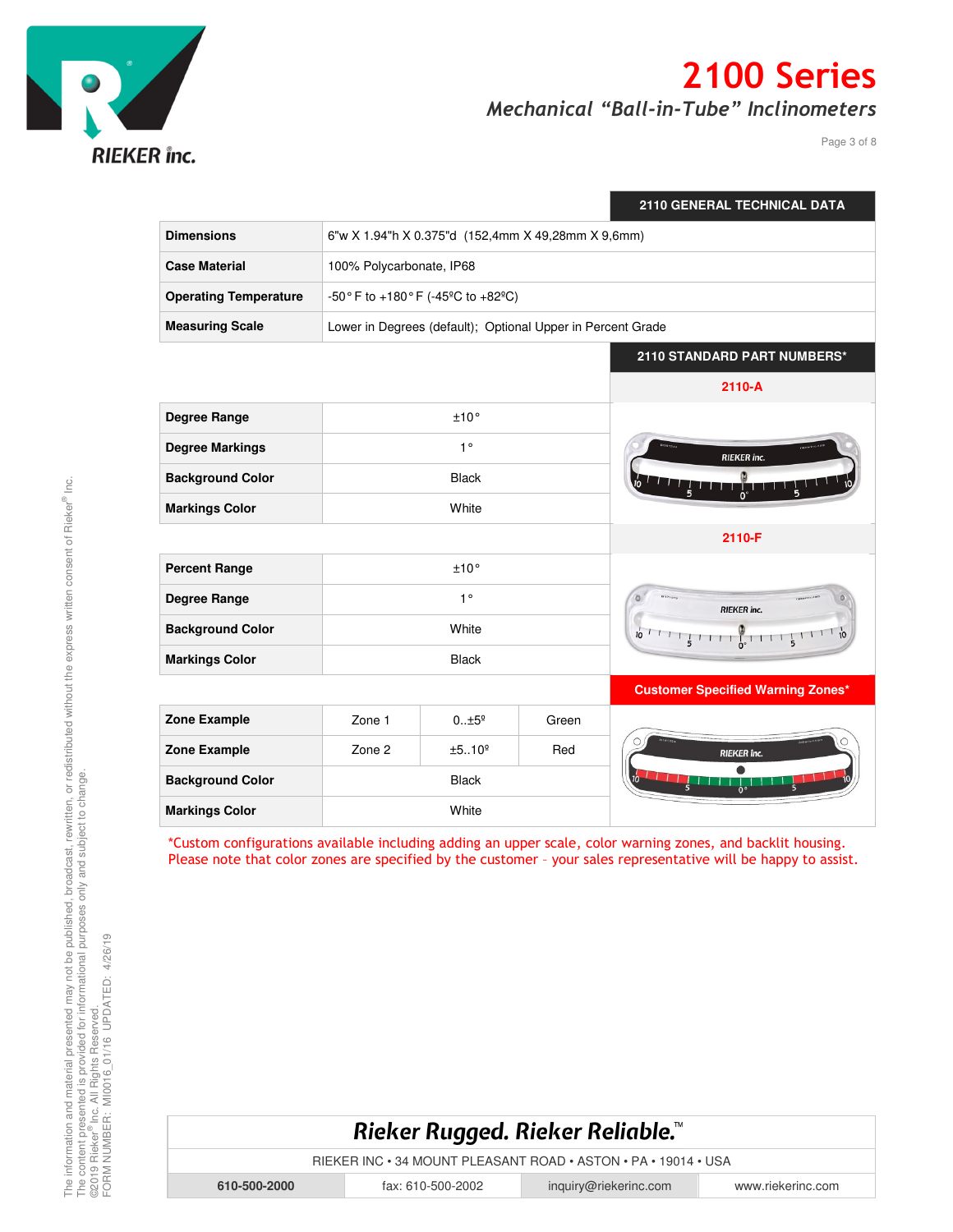

Page 4 of 8

|                              |                                                             |                                      |     | 2126 GENERAL TECHNICAL DATA              |
|------------------------------|-------------------------------------------------------------|--------------------------------------|-----|------------------------------------------|
| <b>Dimensions</b>            | 6"W X 2.375"H X 0.375"D (152,4mm X 60,4mm X 9,6mm)          |                                      |     |                                          |
| <b>Case Material</b>         | 100% Polycarbonate, IP68                                    |                                      |     |                                          |
| <b>Operating Temperature</b> |                                                             | -50° F To +180° F (-45° c To +82° c) |     |                                          |
| <b>Measuring Scale</b>       | Lower In Degrees (Default); Optional Upper In Percent Grade |                                      |     |                                          |
|                              |                                                             |                                      |     | 2126 STANDARD PART NUMBERS*              |
|                              |                                                             |                                      |     | 2126-C                                   |
| Degree Range                 | ±26°                                                        |                                      |     |                                          |
| <b>Degree Markings</b>       | $2^{\circ}$                                                 |                                      |     |                                          |
| <b>Background Color</b>      | <b>Black</b>                                                |                                      |     | <b>RIEKER INC.</b>                       |
| <b>Markings Color</b>        | White                                                       |                                      |     |                                          |
|                              |                                                             |                                      |     | 2126-D (Gradiometer)                     |
| <b>Percent Range</b>         | <b>Upper Scale</b><br>±45%, 5%                              |                                      |     |                                          |
| Degree Range                 | Lower Scale                                                 | ±26°, 2°                             |     |                                          |
| <b>Background Color</b>      | <b>Black</b>                                                |                                      |     |                                          |
| <b>Markings Color</b>        | White                                                       |                                      |     |                                          |
|                              |                                                             |                                      |     | 2126-E                                   |
| Degree Range                 | ±26°                                                        |                                      |     |                                          |
| <b>Degree Markings</b>       | $2^{\circ}$                                                 |                                      |     | <b>RIEKER INC.</b>                       |
| <b>Background Color</b>      | White                                                       |                                      |     | $\frac{1}{20}$                           |
| <b>Markings Color</b>        | <b>Black</b>                                                |                                      |     |                                          |
|                              |                                                             |                                      |     | <b>Customer Specified Warning Zones*</b> |
| <b>Zone Example</b>          | <b>Upper Scale</b>                                          | ±25% To 45%                          | Red |                                          |
| Zone Example                 | Lower Scale                                                 | ±14 To 26°                           | Red |                                          |
| <b>Background Color</b>      | Black                                                       |                                      |     |                                          |
| <b>Markings Color</b>        | White                                                       |                                      |     |                                          |

\*Custom configurations available including adding an upper scale, color warning zones, and backlit housing. Please note that color zones are specified by the customer – your sales representative will be happy to assist.



RIEKER INC • 34 MOUNT PLEASANT ROAD • ASTON • PA • 19014 • USA

**610-500-2000** fax: 610-500-2002 inquiry@riekerinc.com www.riekerinc.com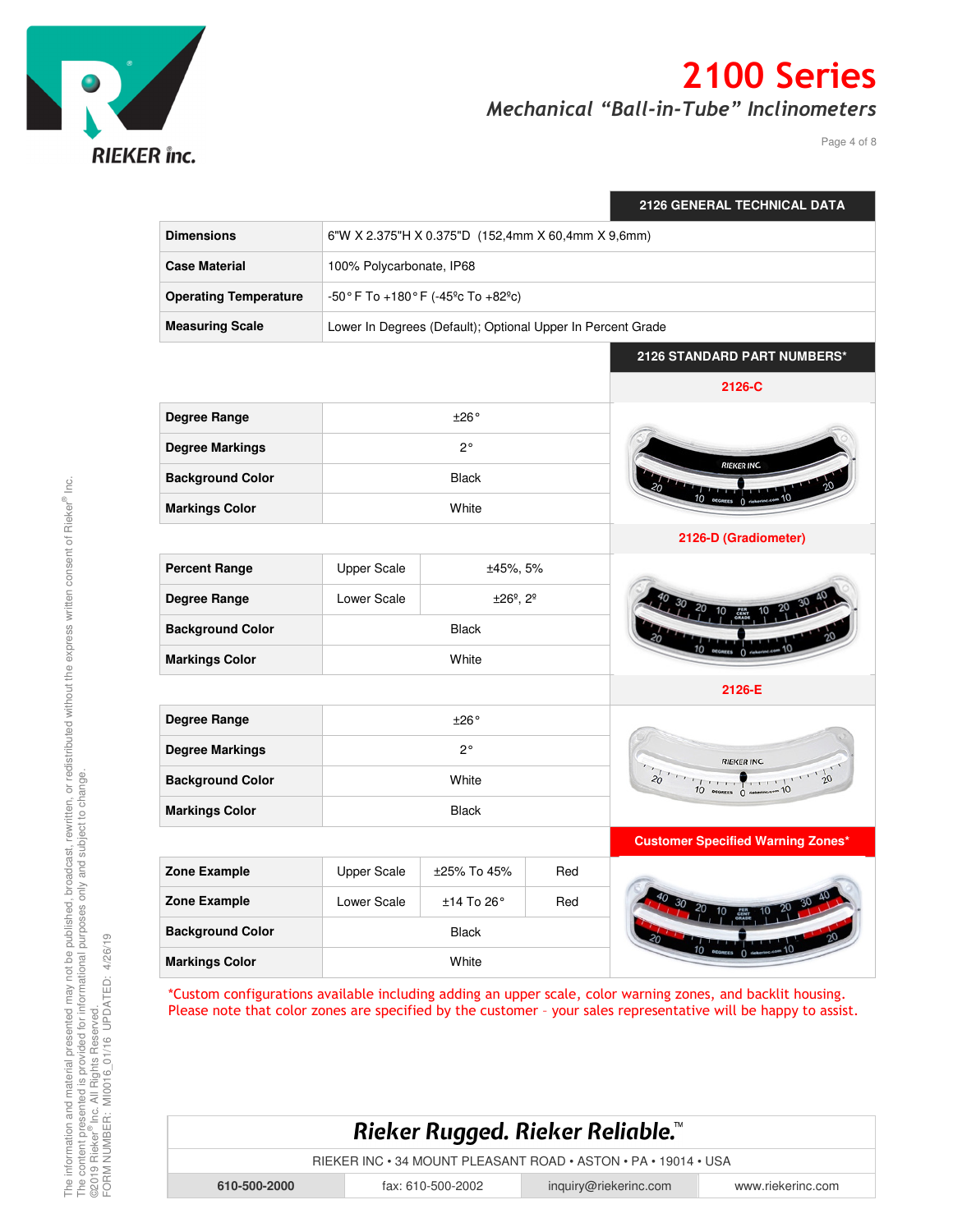

Page 5 of 8

|                                                    |                                                           |                 | 2145-05 GENERAL TECHNICAL DATA |
|----------------------------------------------------|-----------------------------------------------------------|-----------------|--------------------------------|
| <b>Dimensions</b>                                  | 5.25"w X 2.29"h X 0.42"d (133,4mm X 58,2mm X 10,7mm)      |                 |                                |
| <b>Case Material</b>                               | 100% Polycarbonate, IP68                                  |                 |                                |
| <b>Operating Temperature</b>                       | -50° F to +180° F (-45°C to +82°C)                        |                 |                                |
| <b>Measuring Scale</b>                             | ±45 <sup>°</sup> lower scale, ±5 <sup>°</sup> upper scale |                 |                                |
|                                                    |                                                           |                 | 2145-05 STANDARD PART NUMBERS* |
|                                                    |                                                           |                 | 2145-05-A                      |
| Degree Range                                       | <b>Upper Scale</b>                                        | ±5°             |                                |
| <b>Degree Markings</b>                             | Lower Scale                                               | ±45°            | RIEKER inc.                    |
| <b>Background Color</b>                            |                                                           | <b>Black</b>    |                                |
| <b>Markings Color</b>                              | White                                                     |                 |                                |
|                                                    |                                                           |                 | 2145-05-B                      |
| <b>Percent Range</b>                               | <b>Upper Scale</b>                                        | ±5°             | <b>RIEKER</b> inc.             |
| Degree Range                                       | Lower Scale                                               | ±45°            |                                |
| <b>Background Color</b>                            | White                                                     |                 | $\%$ .<br>36                   |
| <b>Markings Color</b>                              | <b>Black</b>                                              |                 |                                |
| <b>Customer Specified Options*:</b>                |                                                           |                 | <b>CUSTOM</b>                  |
| background color   warning zones   backlit housing |                                                           | 2145-05-C       |                                |
| <b>Color Zone 1</b>                                | Green                                                     | $0.30^{\circ}$  |                                |
| <b>Color Zone 2</b>                                | Yellow                                                    | n/a             |                                |
| Color Zone 3                                       | Red                                                       | $30.45^{\circ}$ |                                |
| <b>Background Color</b>                            | <b>Black or White</b>                                     |                 |                                |
| <b>Markings Color</b>                              | <b>Black or White</b>                                     |                 |                                |

\*Custom configurations available including adding an upper scale, color warning zones, and backlit housing. Please note that color zones are specified by the customer – your sales representative will be happy to assist.

## Rieker Rugged. Rieker Reliable.™

RIEKER INC • 34 MOUNT PLEASANT ROAD • ASTON • PA • 19014 • USA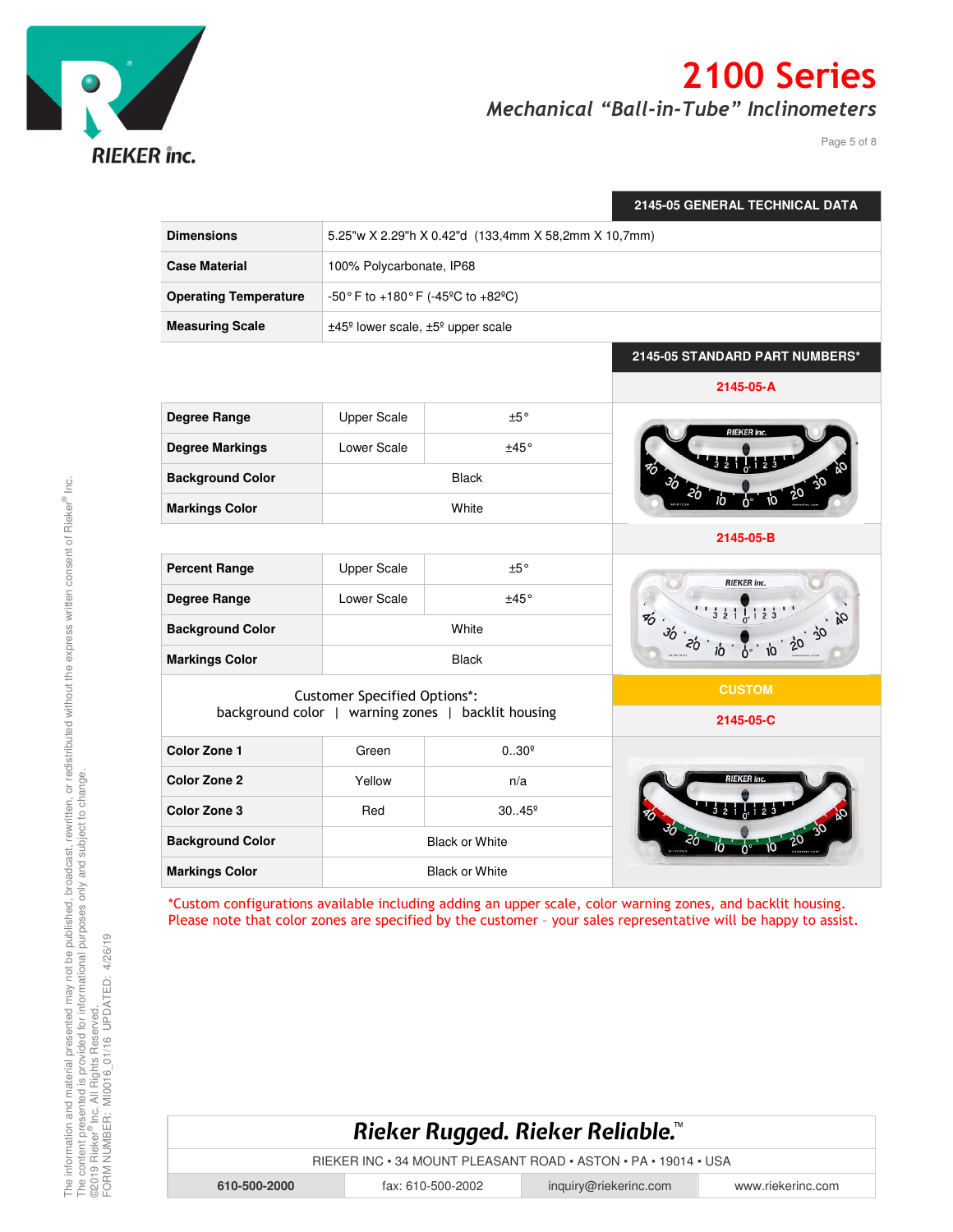

Page 6 of 8

|                              |                                                      | <b>2160 GENERAL TECHNICAL DATA</b> |  |  |
|------------------------------|------------------------------------------------------|------------------------------------|--|--|
| <b>Dimensions</b>            | 9.25"W X 4.5"H X 0.5"D (234,95mm X 114,3mm X 12,7mm) |                                    |  |  |
| <b>Case Material</b>         | 100% Polycarbonate, IP68                             |                                    |  |  |
| <b>Operating Temperature</b> | -50° F To +180° F (-45° c To +82° c)                 |                                    |  |  |
| <b>Measuring Scale</b>       | Degrees (Default); Optional Percent Grade            |                                    |  |  |
|                              |                                                      | 2160 STANDARD PART NUMBERS*        |  |  |
|                              |                                                      | 2160-A                             |  |  |
| Degree Range                 | -30 to $+90^\circ$ (right-hand)                      |                                    |  |  |
| <b>Degree Markings</b>       | $5^{\circ}$                                          | <b>RIEKER</b> înc.                 |  |  |
| <b>Background Color</b>      | Black                                                |                                    |  |  |
| <b>Markings Color</b>        | White                                                |                                    |  |  |
|                              |                                                      | 2160-B                             |  |  |
| Degree Range                 | -30 to $+90^\circ$ (left-hand)                       |                                    |  |  |
| <b>Degree Markings</b>       | $5^{\circ}$                                          | <b>RIEKER</b> <i>inc.</i>          |  |  |
| <b>Background Color</b>      | <b>Black</b>                                         |                                    |  |  |
| <b>Markings Color</b>        | White                                                |                                    |  |  |
|                              |                                                      | 2160-C                             |  |  |
| Degree Range                 | -30 to $+90^\circ$ (right-hand)                      |                                    |  |  |
| <b>Degree Markings</b>       | $5^{\circ}$                                          | <b>RIEKER</b> inc.                 |  |  |
| <b>Background Color</b>      | White                                                | 20 0 20<br>60'140                  |  |  |
| <b>Markings Color</b>        | Black                                                |                                    |  |  |
|                              |                                                      | 2160-D                             |  |  |
| Zone Example                 | -30 to $+90^\circ$ (left-hand)                       |                                    |  |  |
| Zone Example                 | $5^{\circ}$                                          | <b>RIEKER</b> inc.                 |  |  |
| <b>Background Color</b>      | White                                                | 36-1-20 40 60 8                    |  |  |
| <b>Markings Color</b>        | <b>Black</b>                                         |                                    |  |  |

\*Custom configurations available including adding an upper scale, color warning zones, and backlit housing. Please note that color zones are specified by the customer – your sales representative will be happy to assist.

#### Rieker Rugged. Rieker Reliable.™

RIEKER INC • 34 MOUNT PLEASANT ROAD • ASTON • PA • 19014 • USA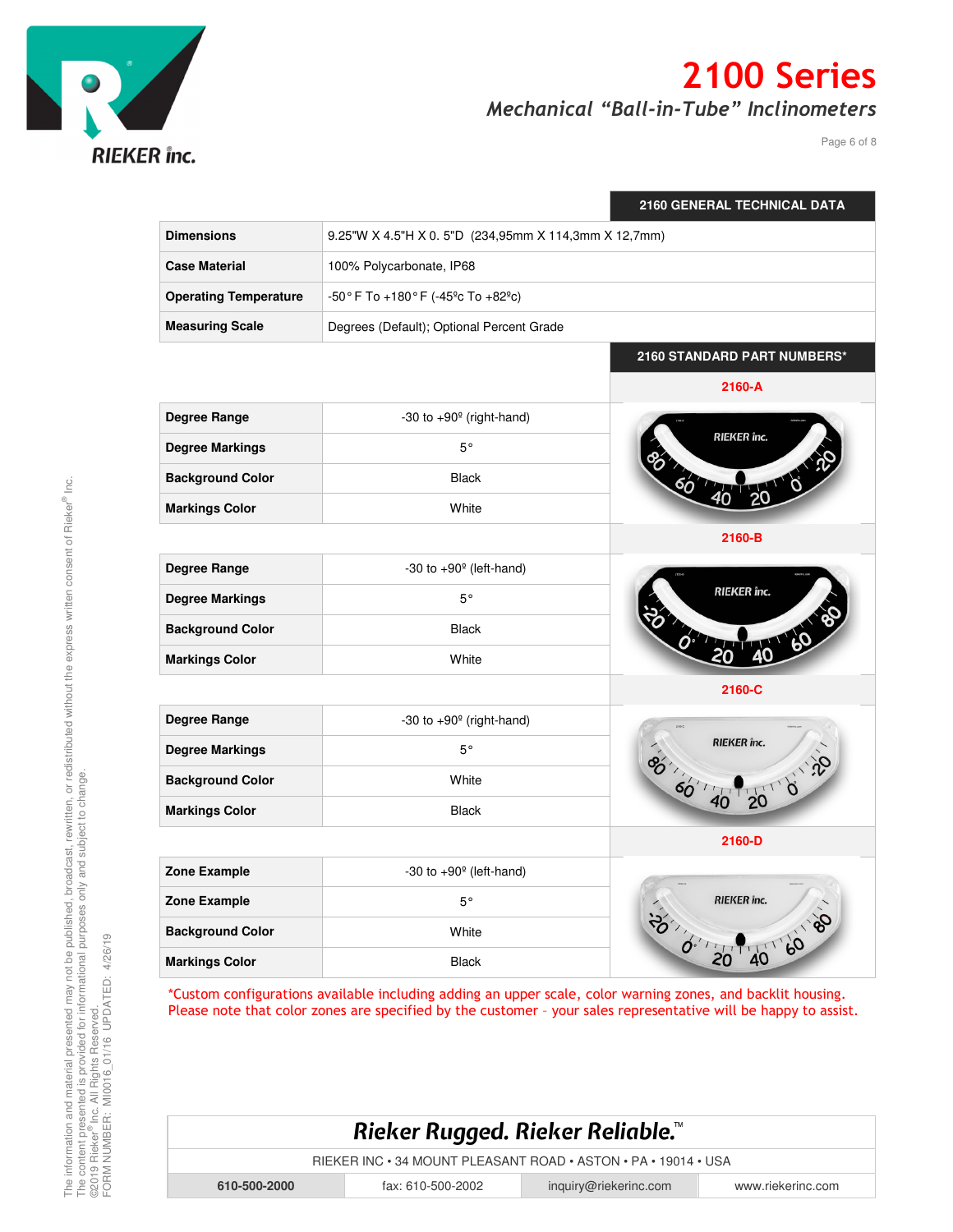

Page 7 of 8

|                         |                  | 2160 STANDARD PART NUMBERS*             |
|-------------------------|------------------|-----------------------------------------|
|                         |                  | 2160-E                                  |
| <b>Degree Range</b>     | ±60 <sup>°</sup> |                                         |
| <b>Degree Markings</b>  | $5^{\circ}$      | RIEKER inc.<br>Ŷò.                      |
| <b>Background Color</b> | <b>Black</b>     | 203040<br>70 30 20                      |
| <b>Markings Color</b>   | White            | $\overline{10}$                         |
|                         |                  | 2160-F                                  |
| <b>Degree Range</b>     | ±60 <sup>°</sup> | $2186 - 6$<br><b>Subarine con</b>       |
| <b>Degree Markings</b>  | $5^{\circ}$      | <b>RIEKER</b> înc.                      |
| <b>Background Color</b> | White            | $\delta$<br>of or or<br>$\frac{96}{30}$ |
| <b>Markings Color</b>   | <b>Black</b>     |                                         |

\*Custom configurations available including adding an upper scale, color warning zones, and backlit housing. Please note that color zones are specified by the customer - your sales representative will be happy to assist.

#### Rieker Rugged. Rieker Reliable.™

RIEKER INC • 34 MOUNT PLEASANT ROAD • ASTON • PA • 19014 • USA